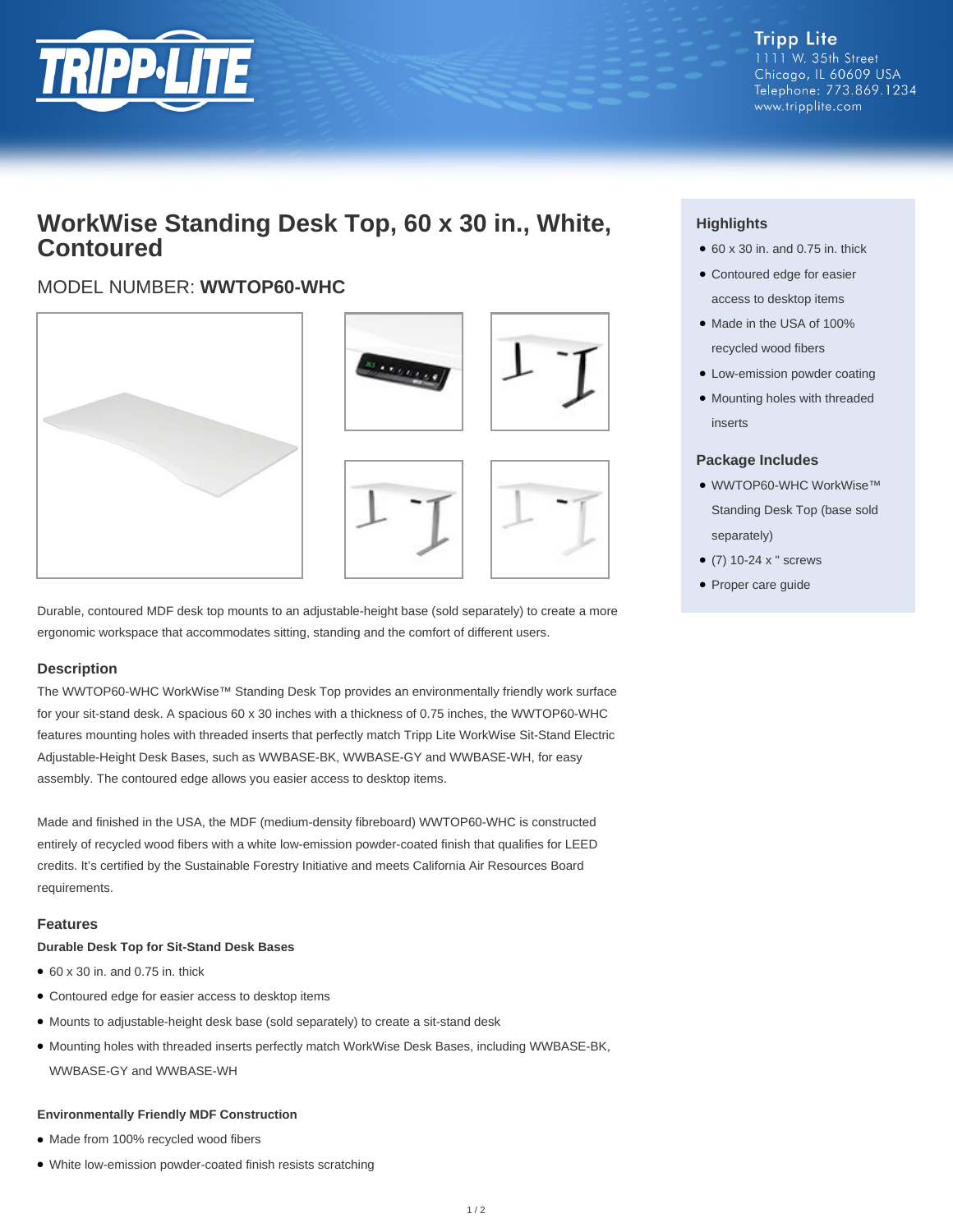

- Powder coating qualifies for LEED credits
- Certified by Sustainable Forestry Initiative
- Meets California Air Resources Board requirements (CARB II compliant)
- Made and finished in the USA

# **Specifications**

| <b>OVERVIEW</b>                               |                                              |
|-----------------------------------------------|----------------------------------------------|
| <b>UPC Code</b>                               | 037332196927                                 |
| <b>PHYSICAL</b>                               |                                              |
| Color                                         | White                                        |
| <b>Material of Construction</b>               | Powder-Coated MDF                            |
| Shipping Dimensions (hwd / cm)                | 10.16 x 88.90 x 165.10                       |
| Shipping Dimensions (hwd / in.)               | 4.00 x 35.00 x 65.00                         |
| Shipping Weight (kg)                          | 24.49                                        |
| Shipping Weight (lbs.)                        | 54.00                                        |
| <b>Standing Desk Top Style</b>                | Contoured                                    |
| <b>Standing Desk Top Color</b>                | White                                        |
| Standing Desk Top Size (in.)                  | 60 x 30                                      |
| Unit Dimensions (hwd / cm)                    | 1.91 x 152.4 x 76.2                          |
| Unit Dimensions (hwd / in.)                   | $0.75 \times 60 \times 30$                   |
| Unit Weight (kg)                              | 12.70                                        |
| Unit Weight (lbs.)                            | 28                                           |
| <b>STANDARDS &amp; COMPLIANCE</b>             |                                              |
| Approvals                                     | Carb Phase 2 Compliant; VOC-free Powder Coat |
| <b>WARRANTY</b>                               |                                              |
| <b>Product Warranty Period</b><br>(Worldwide) | 5-year limited warranty                      |

© 2021 Tripp Lite. All rights reserved. All product and company names are trademarks or registered trademarks of their respective holders. Use of them does not imply any affiliation with or endorsement by them. Tripp Lite has a policy of continuous improvement. Specifications are subject to change without notice. Tripp Lite uses primary and third-party agencies to test its products for compliance with standards. See a list of Tripp Lite's testing agencies: <https://www.tripplite.com/products/product-certification-agencies>